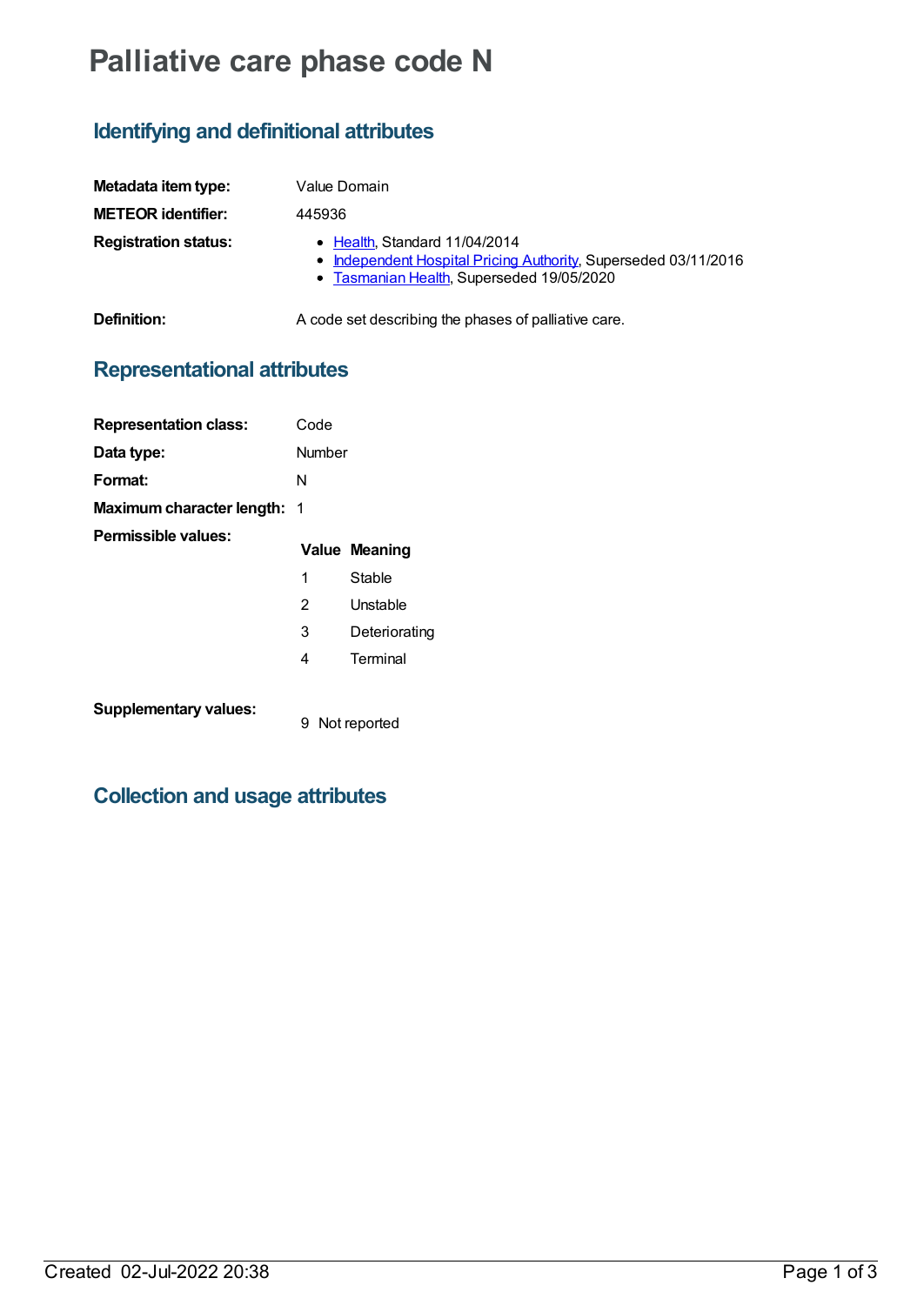**Guide for use:** The palliative care phase is the stage of the palliative care patient's illness.

#### CODE 1 Stable

The patient symptoms are adequately controlled by established management. Further interventions to maintain symptom control and quality of life have been planned. The situation of the family/carers is relatively stable and no new issues are apparent. Any needs are met by the established plan of care.

#### CODE 2 Unstable

The patient experiences the development of a new unexpected problem or a rapid increase in the severity of existing problems, either of which require an urgent change in management or emergency treatment. The family/carers experience a sudden change in their situation requiring urgent intervention by members of the multidisciplinary team.

#### CODE 3 Deteriorating

The patient experiences a gradual worsening of existing symptoms or the development of new but expected problems. These require the application of specific plans of care and regular review but not urgent or emergency treatment. The family/carers experience gradually worsening distress and other difficulties, including social and practical difficulties, as a result of the illness of the person. This requires a planned support program and counselling as necessary.

#### CODE 4 Terminal

Death is likely in a matter of days and no acute intervention is planned or required. The typical features of a person in this phase may include the following:

- Profoundly weak.
- Essentially bed bound.
- Drowsy for extended periods.
- Disoriented for time and has a severely limited attention span.
- Increasingly disinterested in food and drink.
- Finding it difficult to swallow medication.

This requires the use of frequent, usually daily, interventions aimed at physical, emotional and spiritual issues. The family/carers recognise that death is imminent and care is focussed on emotional and spiritual issues as a prelude to bereavement.

CODE 9 Not reported

The phase of the illness has not been reported.

Palliative care phases are not sequential and a patient may move back and forth between phases. Palliative care phases provide a clinical indication of the type of care required and have been shown to correlate strongly with survival within longitudinal prospective studies.

### **Relational attributes**

Has been superseded by **[Palliative](https://meteor.aihw.gov.au/content/639015) care phase code N** 

- **Related metadata references:**
- [Health](https://meteor.aihw.gov.au/RegistrationAuthority/12), Not progressed 17/07/2017
- [Independent](https://meteor.aihw.gov.au/RegistrationAuthority/3) Hospital Pricing Authority, Standard 03/11/2016